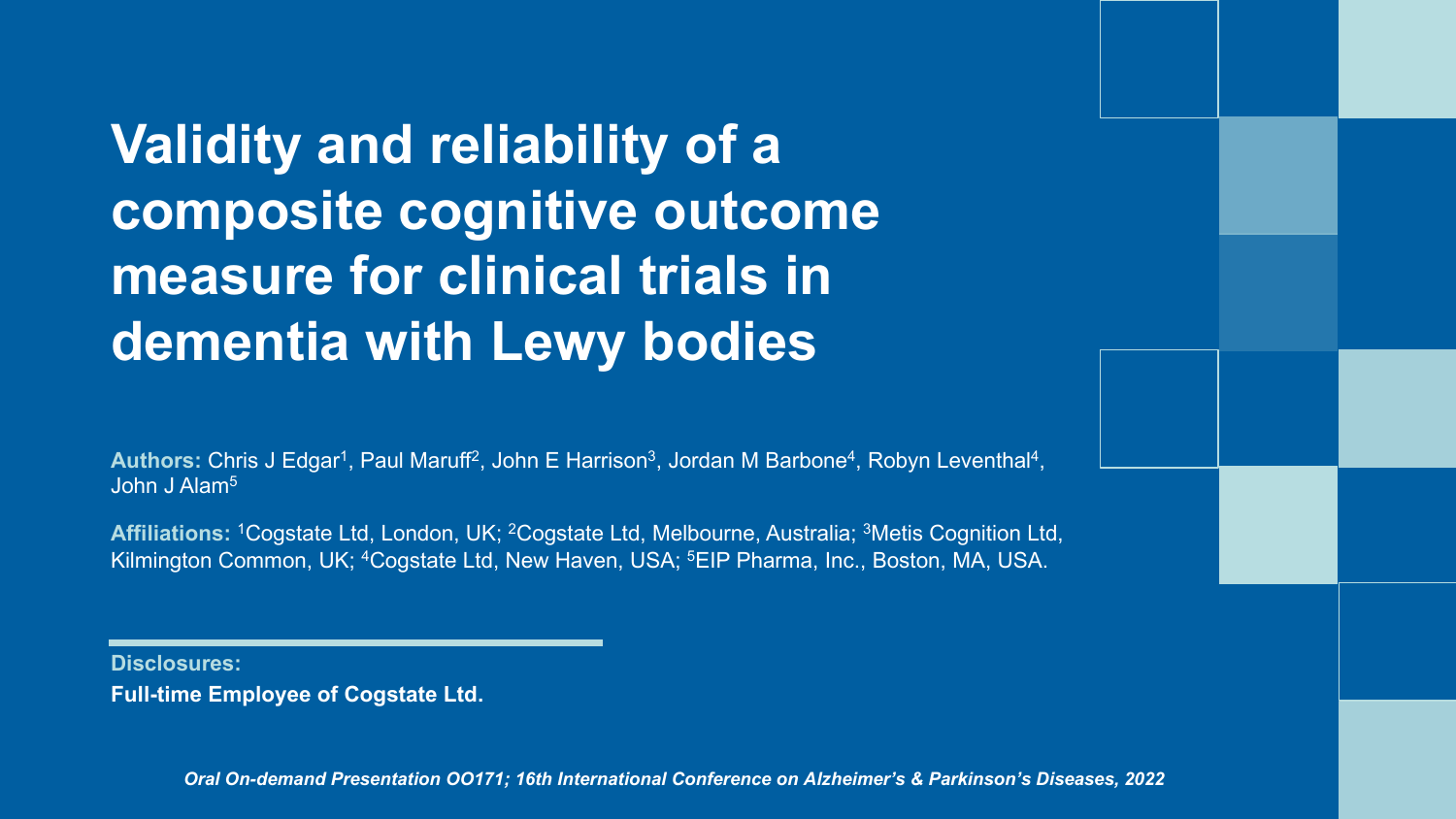# **Performance outcome (PerfO) assessments**

- A measurement based on standardized task(s) actively undertaken by a patient according to a set of instructions. A PerfO assessment may be administered by an appropriately trained individual or completed by the patient independently
- For example
	- Measures of gait speed (e.g., timed 25-foot walk test using a stopwatch or using sensors on ankles)
	- Measures of memory (e.g., word recall test)
- Important when assessing what a patient can do, not what they perceive they are able to do or report retrospectively they have done

### **PerfO Assessment Establishing Clinical Benefit**

- A positive clinically meaningful effect of an intervention, i.e., a positive effect on how an individual feels, functions, or survives.
	- How long a patient lives
	- How a patient feels or functions in daily life

**2**

- When selecting your performance measure, consideration should be taken that the measure represents clinically meaningful concepts
- Utilize both qualitative and quantitative evidence to inform decision making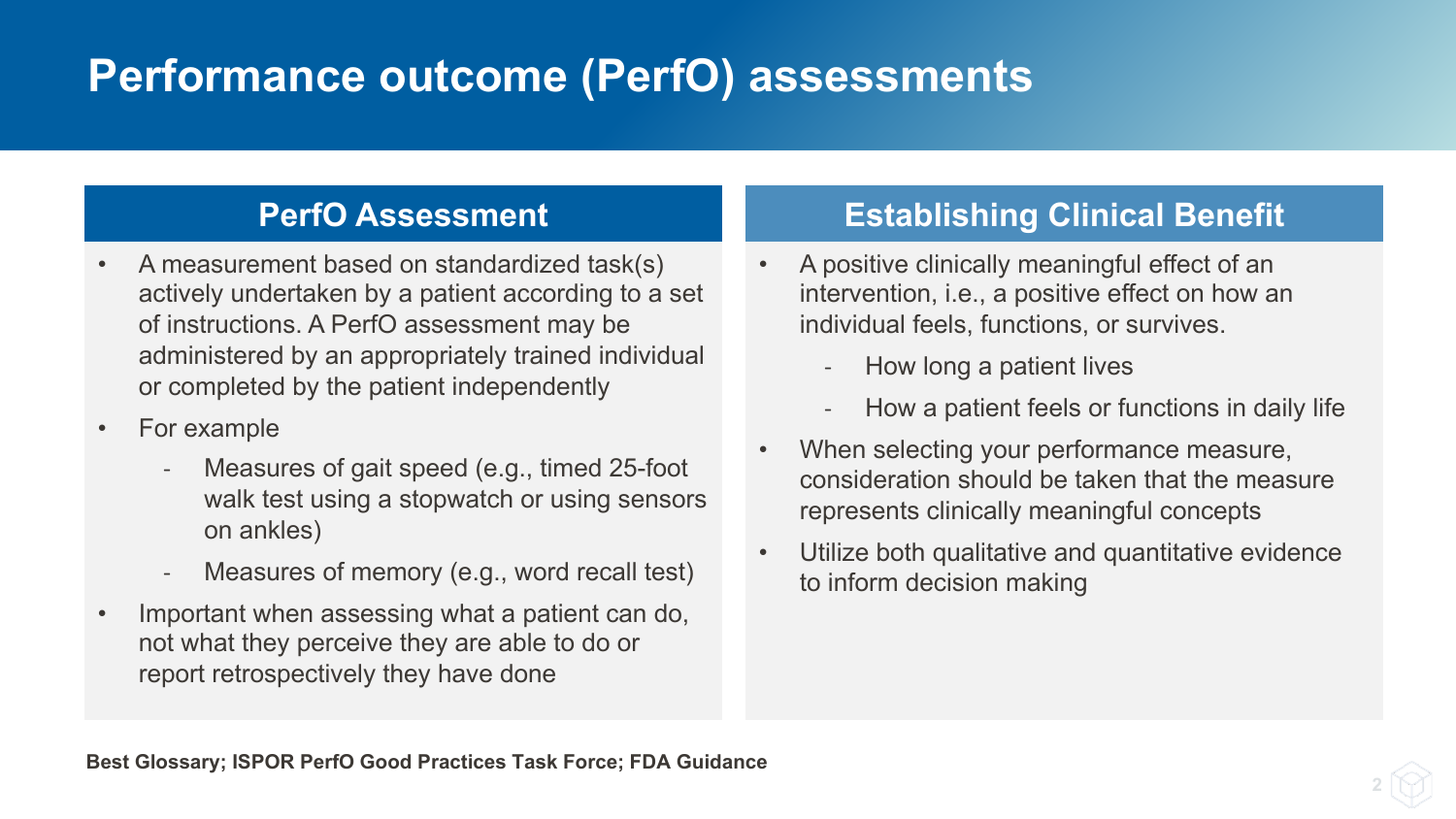### **Disease Model: The Patient Experience**

**"I don't think myself that I am particularly memory deficient… I have to say… I have on the other hand become slow… I think a little slower… sometimes I forget… a key word which I am going to say… yes… when I talk to people and that… but it comes soon… in a minute or so I can fill in what was missing… that's what it's like still"**



**Figure 1** Experience of living with DLB. The ongoing disease-process is generating symptoms influencing function and behaviours. This leads to secondary consequences relating to sense of self and well-being, a relationship which is bidirectional. External processes can feed into this model, in turn influencing lived experience and sense of self.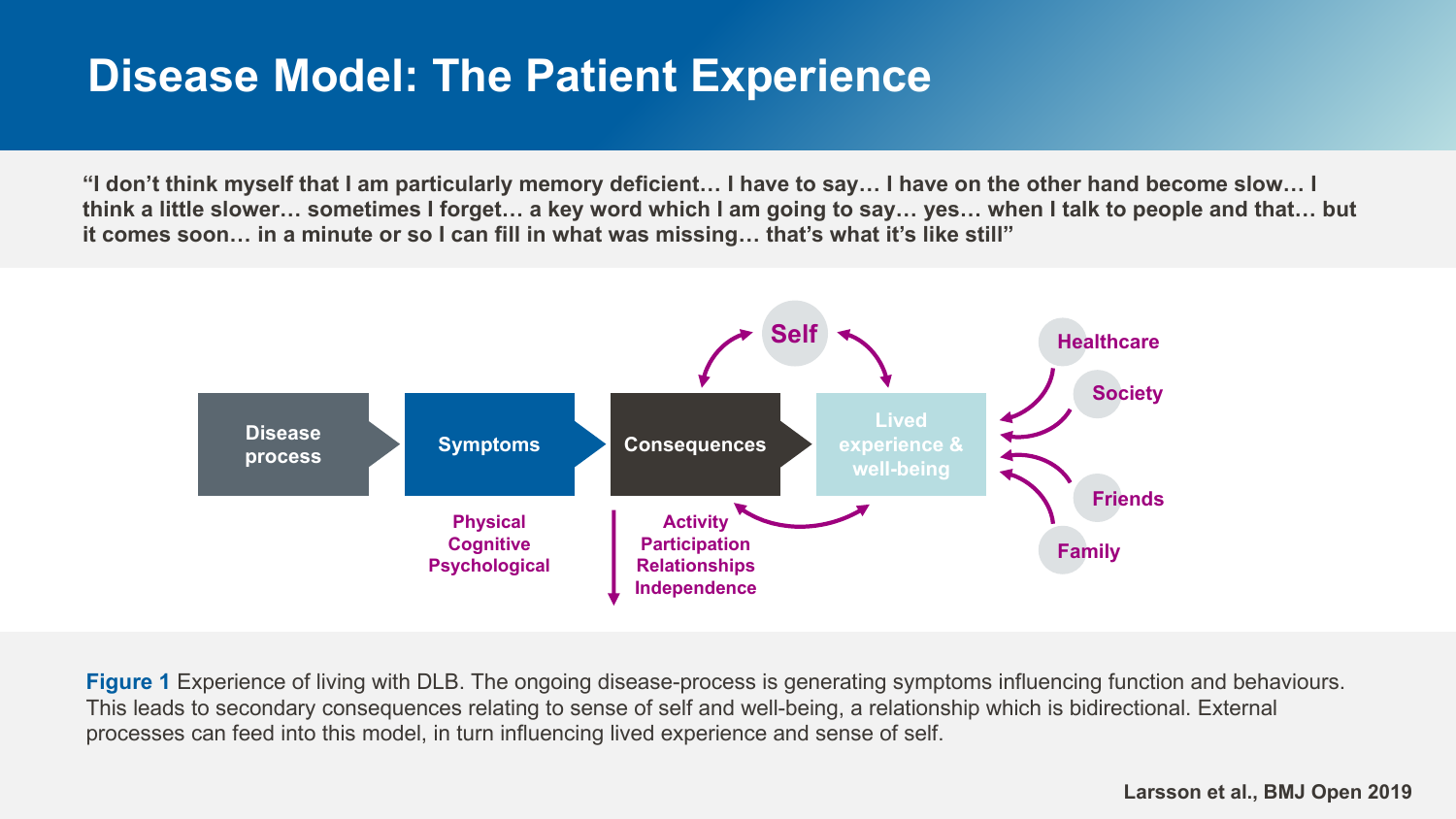## **Disease Model: Clinical Presentation**

#### Table 1 Revised<sup>1,2</sup> criteria for the clinical diagnosis of probable and possible dementia with Lewy bodies (DLB)

**Essential** for a diagnosis of DLB is dementia, defined as a progressive cognitive decline of sufficient magnitude to interfere with normal social or occupational functions, or with usual daily activities. Prominent or persistent memory impairment may not necessarily occur in the early stages but is usually evident with progression. Deficits on tests of attention, executive function, and visuoperceptual ability may be especially prominent and occur early.

#### Core clinical features (The first 3 typically occur early and may persist throughout the course.)

Fluctuating cognition with pronounced variations in attention and alertness. Recurrent visual hallucinations that are typically well formed and detailed. REM sleep behavior disorder, which may precede cognitive decline. One or more spontaneous cardinal features of parkinsonism: these are bradykinesia (defined as slowness of movement and decrement in amplitude or speed), rest tremor, or rigidity.

#### **Supportive clinical features**

Severe sensitivity to antipsychotic agents; postural instability; repeated falls; syncope or other transient episodes of unresponsiveness; severe autonomic dysfunction, e.g., constipation, orthostatic hypotension, urinary incontinence; hypersomnia; hyposmia; hallucinations in other modalities; systematized delusions; apathy, anxiety, and depression.

#### **Indicative biomarkers**

Reduced dopamine transporter uptake in basal ganglia demonstrated by SPECT or PET. Abnormal (low uptake) 123 iodine-MIBG myocardial scintigraphy. Polysomnographic confirmation of REM sleep without atonia.

### **Supportive biomarkers**

Relative preservation of medial temporal lobe structures on CT/MRI scan. Generalized low uptake on SPECT/PET perfusion/metabolism scan with reduced occipital activity  $\pm$  the cingulate island sign on FDG-PET imaging. Prominent posterior slow-wave activity on EEG with periodic fluctuations in the pre-alpha/ theta range.

### **Cognitive Function**

"persistent memory impairment may not necessarily occur in the early stages, but is usually evident with progression"

"Deficits on tests of attention, executive function, and visuoperceptual ability may be especially prominent…"

"Fluctuating cognition with pronounced variations in attention and alertness"

**McKeith et al., Neurology 89, 2017**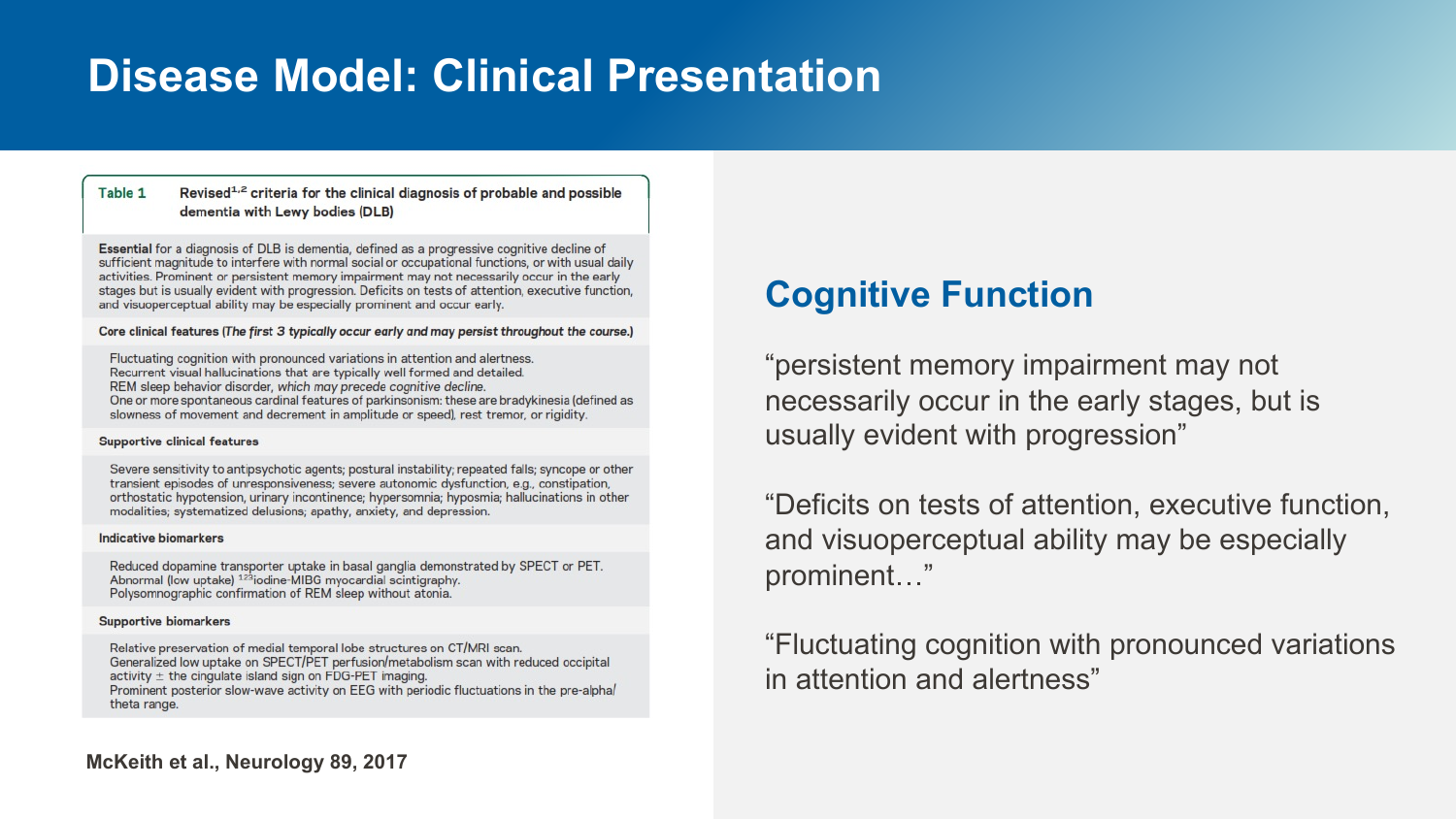## **AscenD-LB Study Design**



- **Double-blind placebo-controlled parallel group study conducted at 22 centers in the US and 2 in the Netherlands**
- **Inclusion Criteria:**
	- Mild-to-moderate probable dementia with Lewy bodies (MMSE 16-28) by consensus criteria (McKeith et al, Neurology, 2017; 89:88–100)
	- Positive DaTscan™
		- *If DaTscan™ negative, could also be enrolled with history of polysomnography-confirmed REM sleep disorder (6 study participants so enrolled)*
	- Currently receiving cholinesterase inhibitor therapy (> 3 months and stable dose > 6 weeks).
- **Randomized 1:1 to 40 mg neflamapimod or matching-placebo capsules**
	- Dosing regimen based on weight: subjects weighing <80 kg received capsules twice-daily (BID) and those weighing ≥80 kg received capsules three-times-a-day (TID)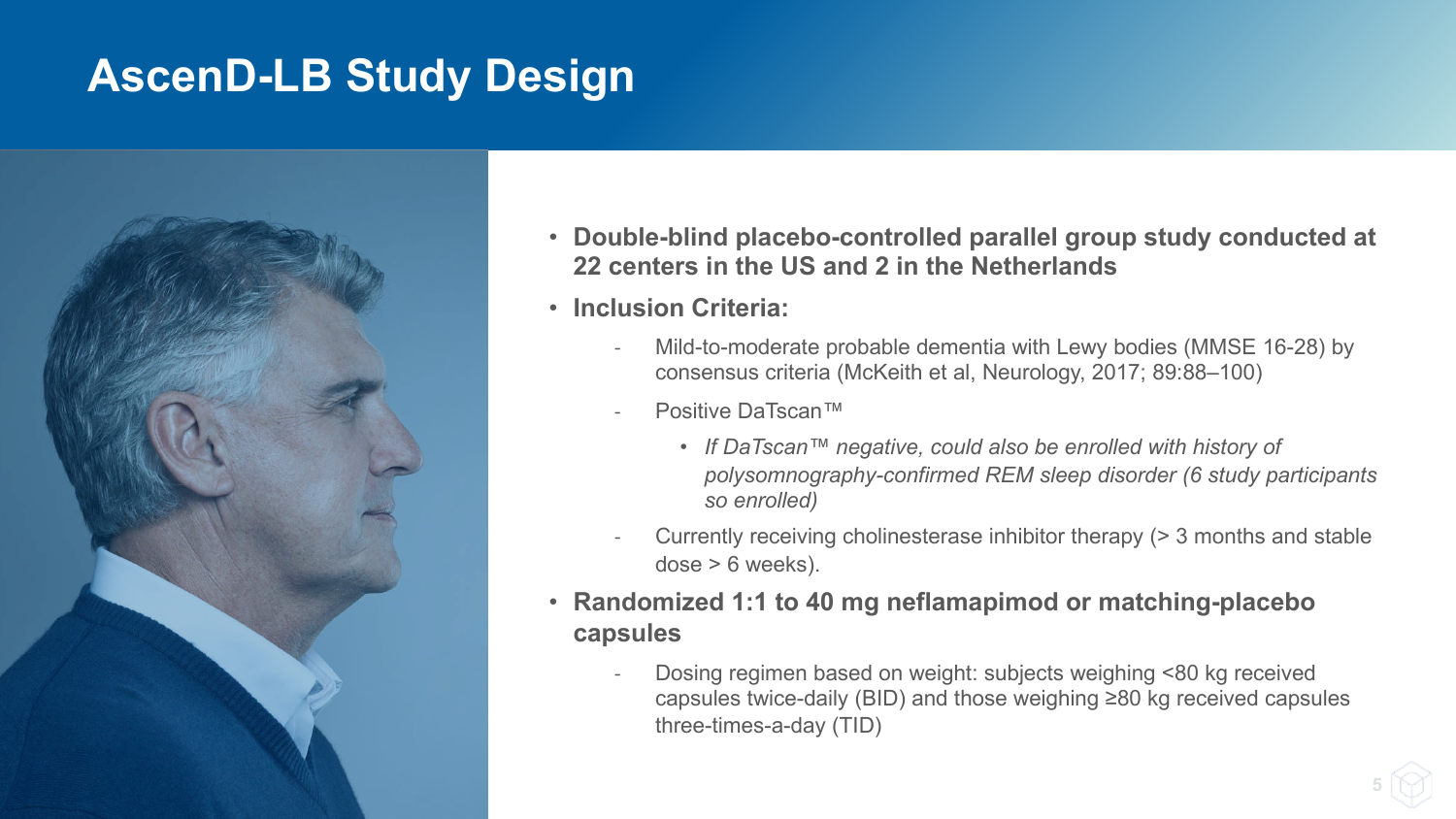# **Neuropsychological Test Battery (NTB)**

| <b>Task/Item</b>            | <b>Primary Cognitive Concepts</b> | <b>Paradigm</b>                         |
|-----------------------------|-----------------------------------|-----------------------------------------|
| Detection*                  | <b>Psychomotor function</b>       | <b>Simple Reaction Time</b>             |
| Identification*             | <b>Visual attention</b>           | <b>Choice Reaction Time</b>             |
| One Card Learning*          | <b>Visual learning</b>            | <b>Pattern Separation</b>               |
| One Back*                   | <b>Working memory</b>             | N-back working memory                   |
| Letter Fluency*             | <b>Executive function</b>         | Verbal (phonemic) fluency               |
| Category Fluency*           | <b>Executive function</b>         | Verbal (phonemic) fluency               |
| International Shopping List | <b>Verbal learning</b>            | Verbal list learning (immediate recall) |
|                             | Verbal memory                     | Verbal list learning (delayed recall)   |

**\*Composite z-score, in which individual tests are equally weighted**

Demonstrated good reliability across screening and baseline assessments: **ICC=0.86**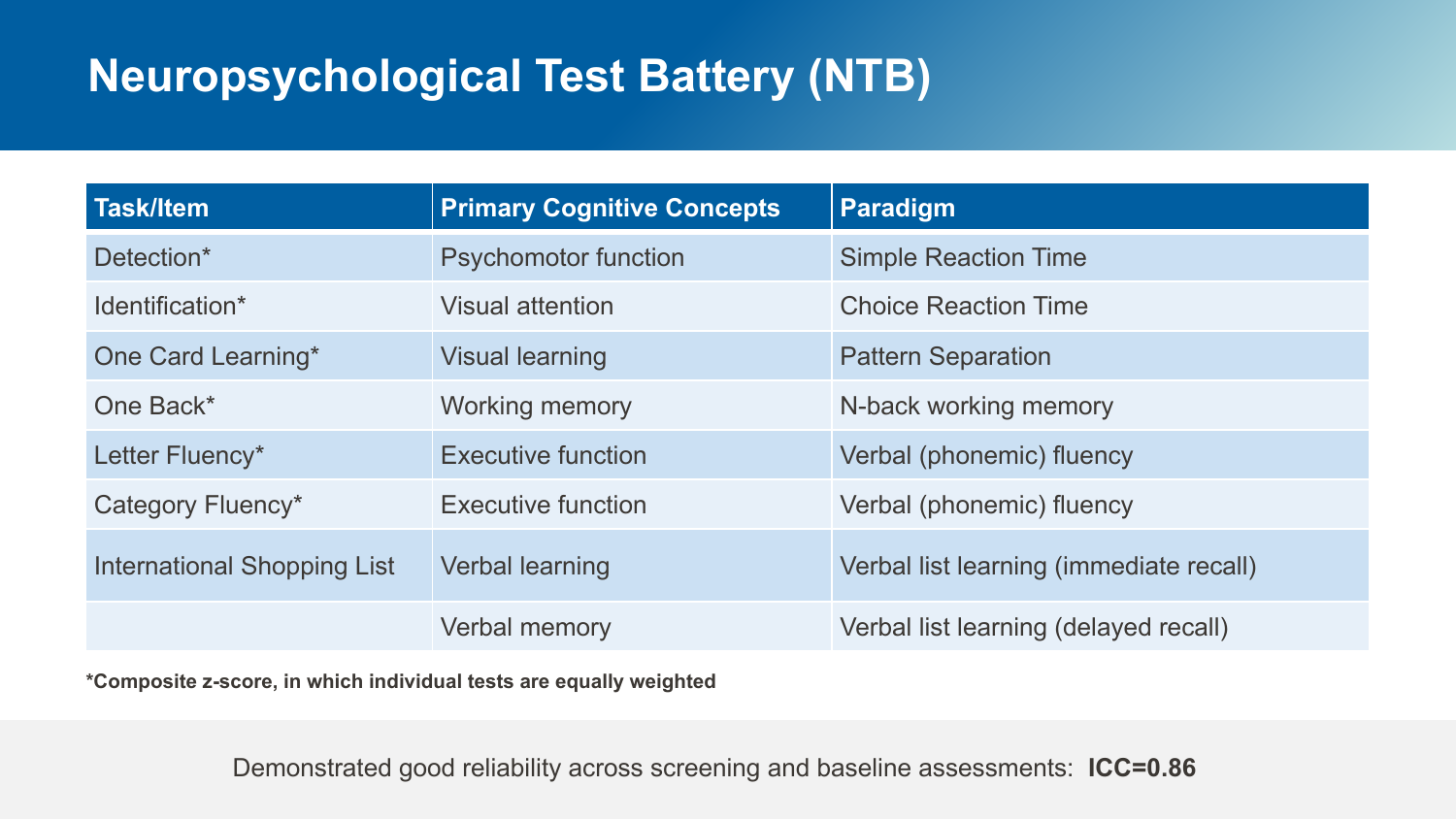### **Validity as a unitary construct with multiple sources of supporting evidence**